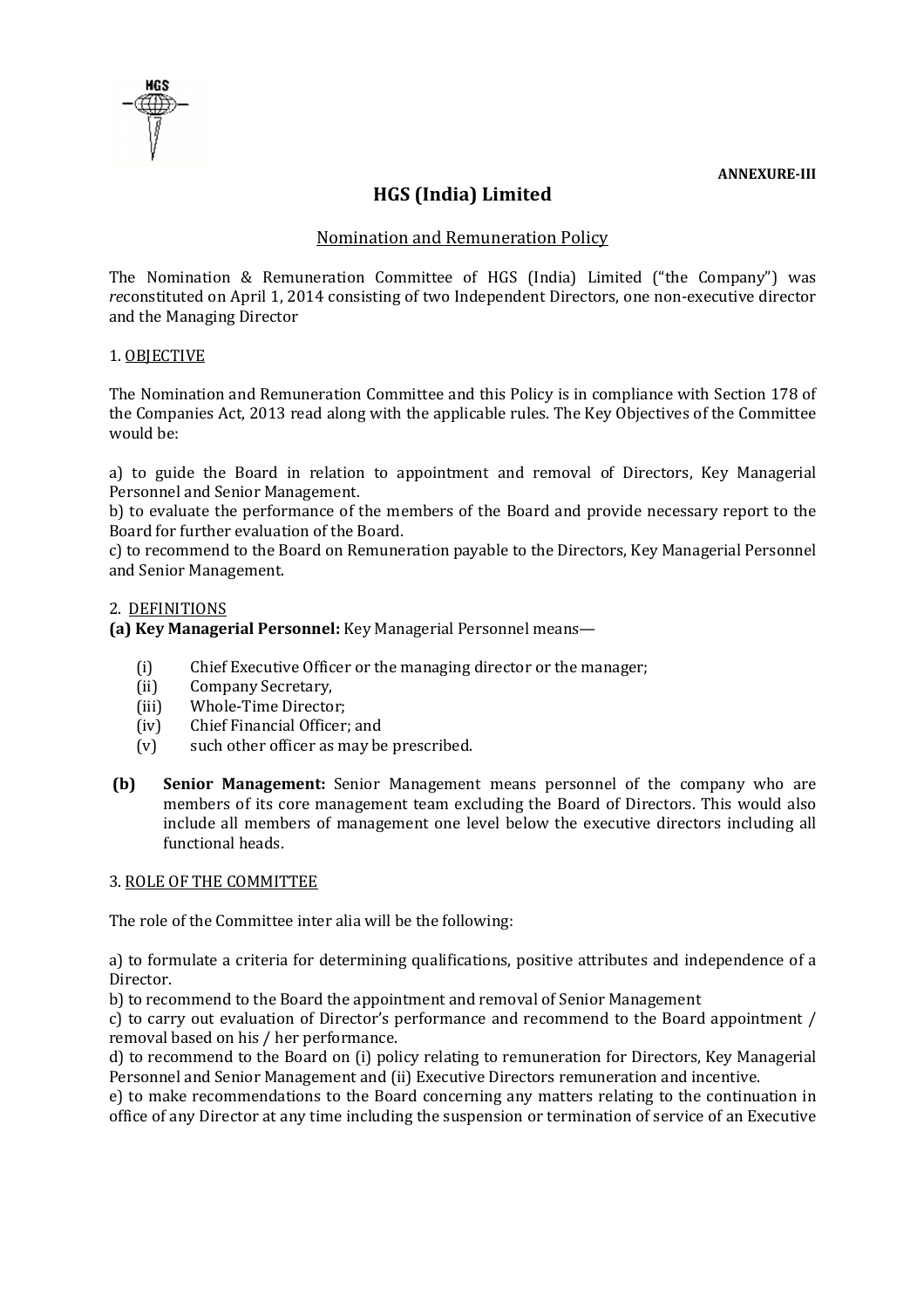

Director as an employee of the Company subject to the provision of the law and their service contract;

f) ensure that level and composition of remuneration is reasonable and sufficient, relationship of remuneration to performance is clear and meets appropriate performance benchmarks,

g) to devise a policy on Board diversity;

h) to develop a succession plan for the Board and to regularly review the plan;

# 4. MEMBERSHIP

a) The Committee shall consist of a minimum 2 non-executive directors, majority of them being independent.

b) Minimum two (2) members shall constitute a quorum for the Committee meeting.

c) Membership of the Committee shall be disclosed in the Annual Report.

d) Term of the Committee shall be continued unless terminated by the Board of Directors.

## 5. CHAIRMAN

a) Chairman of the Committee shall be an Independent Director.

b) Chairperson of the Company may be appointed as a member of the Committee but shall not be a Chairman of the Committee.

c) In the absence of the Chairman, the members of the Committee present at the meeting shall choose one amongst them to act as Chairman.

d) Chairman of the Nomination and Remuneration Committee meeting could be present at the Annual General Meeting or may nominate some other member to answer the shareholders' queries.

#### 6. FREQUENCY OF MEETINGS

a) The meeting of the Committee shall be held at such regular intervals as may be required.

#### 7. COMMITTEE MEMBERS' INTERESTS

a) A member of the Committee is not entitled to be present when his or her own remuneration is discussed at a meeting or when his or her performance is being evaluated.

b) The Committee may invite such executives, as it considers appropriate, to be present at the meetings of the Committee.

#### 8. SECRETARY

The Company Secretary of the Company shall act as Secretary of the Committee.

#### 9. VOTING

a) Matters arising for determination at Committee meetings shall be decided by a majority of votes of Members present and voting and any such decision shall for all purposes be deemed a decision of the Committee.

b) In the case of equality of votes, the Chairman of the meeting will have a casting vote.

#### 10. NOMINATION DUTIES

The duties of the Committee in relation to nomination matters include: